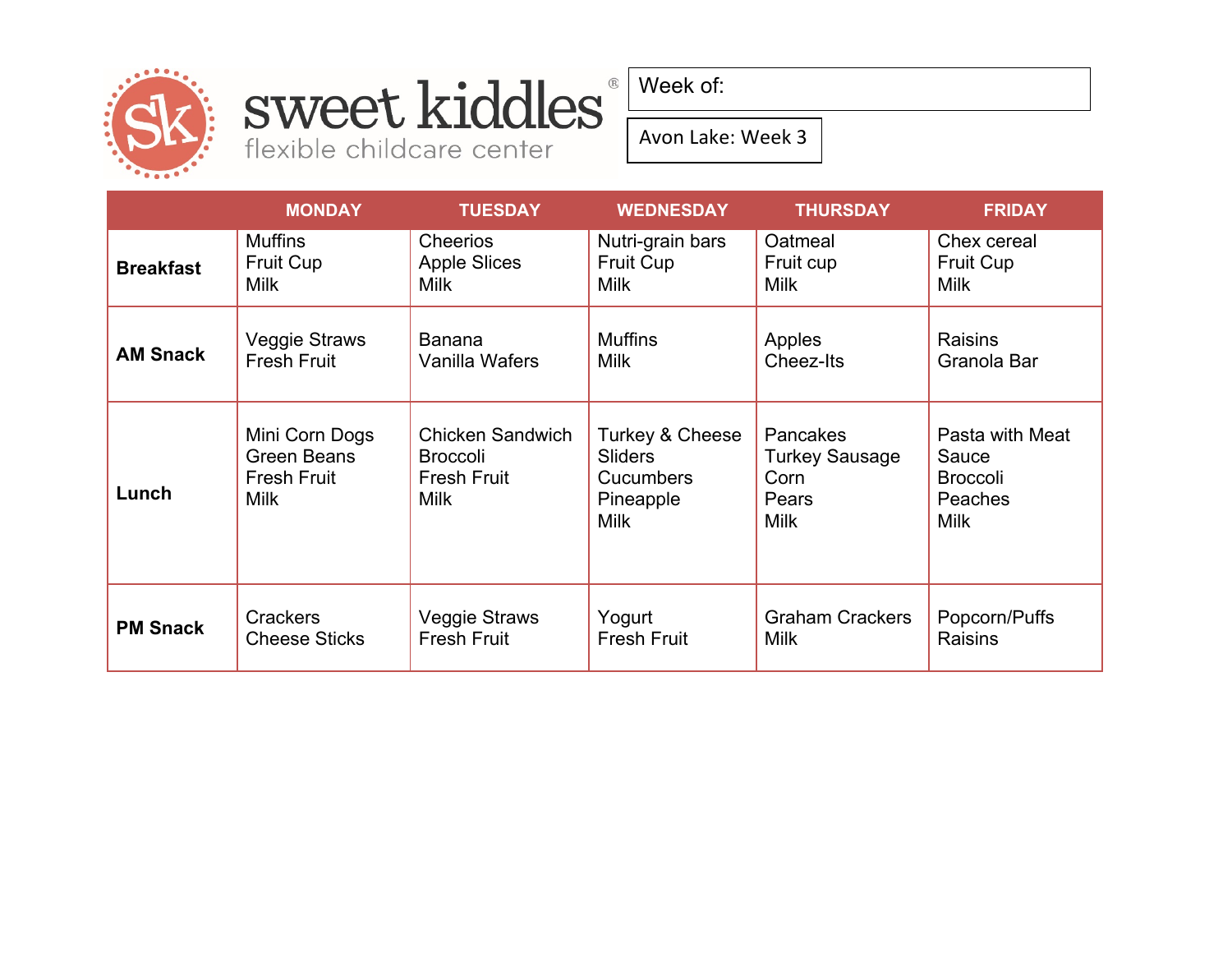

#### sweet kiddles® flexible childcare center

Week of:

Hudson: Week 3

|                                | <b>MONDAY</b>                                                                                                 | <b>TUESDAY</b>                                                 | <b>WEDNESDAY</b>                               | <b>THURSDAY</b>                                                                   | <b>FRIDAY</b>                                                                   | <b>SATURDAY</b>                                                        |
|--------------------------------|---------------------------------------------------------------------------------------------------------------|----------------------------------------------------------------|------------------------------------------------|-----------------------------------------------------------------------------------|---------------------------------------------------------------------------------|------------------------------------------------------------------------|
| <b>Breakfast</b>               | <b>French Toast</b><br><b>Sticks</b><br><b>Banana</b><br><b>Milk</b>                                          | <b>Pancakes</b><br>Applesauce<br><b>Milk</b>                   | Cereal<br>Oranges<br><b>Milk</b>               | <b>Waffles</b><br><b>Banana</b><br><b>Milk</b>                                    | <b>Blueberry</b><br><b>Muffins</b><br><b>Milk</b>                               |                                                                        |
| <b>AM Snack</b>                | Vanilla Wafers<br>Yogurt                                                                                      | <b>Pita Bread</b><br><b>Hummus</b>                             | Pretzels and<br><b>Raisins</b>                 | <b>Cheese Cubes</b><br><b>Wheat Crackers</b>                                      | Animal crackers<br>Pears                                                        | <b>Pretzel Rods</b><br><b>Milk</b>                                     |
| Lunch                          | Rigatoni with<br>Alfredo sauce<br><b>Garlic Bread</b><br><b>Broccoli</b><br><b>Fresh Fruit</b><br><b>Milk</b> | Chicken<br>Parmesan<br><b>Broccoli</b><br>Mango<br><b>Milk</b> | Mini Corn Dogs<br>Peas<br>Pears<br><b>Milk</b> | <b>English Muffin</b><br><b>Pizzas</b><br>Mixed Veggies<br>Peaches<br><b>Milk</b> | <b>Meatball Sub</b><br><b>Green Beans</b><br><b>Apple Slices</b><br><b>Milk</b> | Chef's choice<br>Protein<br>Grain<br>Vegetable<br>Fruit<br><b>Milk</b> |
| <b>PM Snack</b>                | <b>Tortilla Chips</b><br>Salsa                                                                                | Fresh Veggies<br>Ranch                                         | <b>Apple Slices</b><br>Yogurt                  | Granola Bars<br><b>Milk</b>                                                       | <b>Fresh Fruit</b><br>Yogurt                                                    | Cheese sticks<br>Apple slices                                          |
| <b>Evening</b><br><b>Snack</b> | Goldfish<br><b>Milk</b>                                                                                       | Veggie Straws<br><b>Milk</b>                                   | Animal<br>Crackers<br><b>Milk</b>              | Pretzels and<br>Raisins                                                           | Cheese and<br><b>Crackers</b>                                                   | Granola bar<br>Fresh fruit                                             |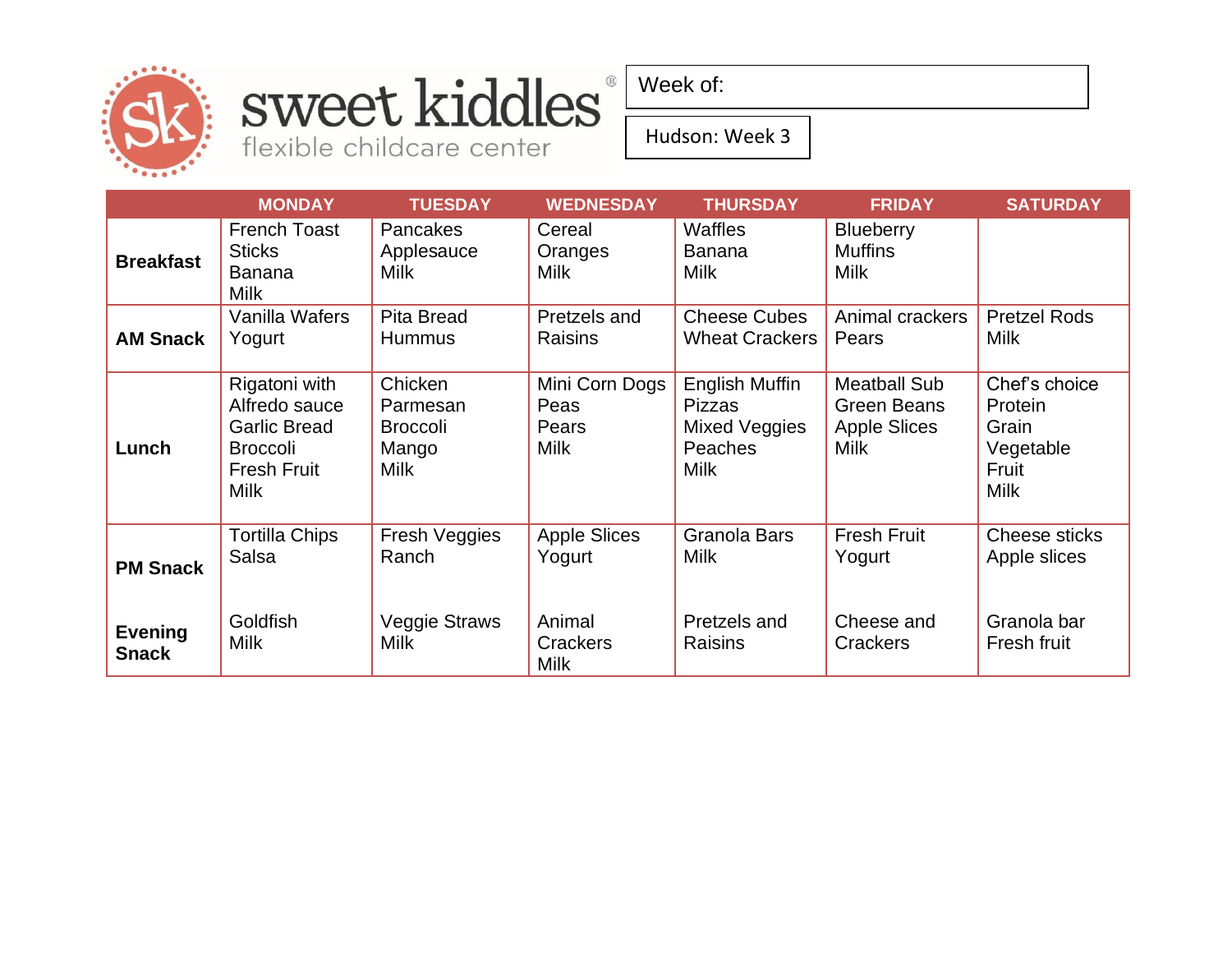

## sweet kiddles

flexible childcare center

Week of:

Medina: Week 3

|                                | <b>MONDAY</b>                                                   | <b>TUESDAY</b>                                                    | <b>WEDNESDAY</b>                                                                       | <b>THURSDAY</b>                                                | <b>FRIDAY</b>                                                                   | <b>SATURDAY</b> |
|--------------------------------|-----------------------------------------------------------------|-------------------------------------------------------------------|----------------------------------------------------------------------------------------|----------------------------------------------------------------|---------------------------------------------------------------------------------|-----------------|
| <b>Breakfast</b>               | <b>Cheerios</b><br><b>Fresh Fruit</b><br><b>Milk</b>            | Yogurt and<br>Banana<br><b>Milk</b>                               | <b>Pancakes</b><br>w/syrup<br><b>Fresh Fruit</b><br><b>Milk</b>                        | <b>Raisin Bread</b><br><b>Fresh Fruit</b><br><b>Milk</b>       | <b>Kix Cereal</b><br><b>Fresh Fruit</b><br><b>Milk</b>                          |                 |
| <b>AM Snack</b>                | Goldfish<br><b>100% Fruit</b><br>Juice                          | Granola Bars<br><b>Milk</b>                                       | Cheese<br><b>Crackers</b><br><b>Fresh Fruit</b>                                        | <b>Cereal Bars</b><br><b>Milk</b>                              | Animal<br><b>Crackers</b><br><b>100% Fruit</b><br>Juice                         |                 |
| Lunch                          | <b>Texas Toast</b><br>Pizza<br>Corn<br>Pineapple<br><b>Milk</b> | Ham and<br>Cheese<br>Croissants<br>Peas<br>Peaches<br><b>Milk</b> | Spaghetti and<br>Meat Sauce<br><b>Green Beans</b><br><b>Fresh Fruit</b><br><b>Milk</b> | Pierogies<br><b>Mixed Veggies</b><br>Applesauce<br><b>Milk</b> | Macaroni and<br>Cheese<br>California Blend<br><b>Fresh Fruit</b><br><b>Milk</b> |                 |
| <b>PM Snack</b>                | <b>Ritz Crackers</b><br><b>Cheese Slices</b>                    | Mini Cheese<br>Cracker<br><b>Sandwiches</b><br><b>Milk</b>        | <b>Rice Cakes</b><br>w/Cream<br>Cheese and<br><b>Fresh Fruit</b>                       | <b>Blueberry</b><br><b>Muffins</b><br><b>Milk</b>              | Cheese<br>Popcorn<br><b>Milk</b>                                                |                 |
| <b>Evening</b><br><b>Snack</b> | Animal<br>Crackers<br><b>100% Fruit</b><br>Juice                | Cheese<br>Popcorn<br><b>Milk</b>                                  | <b>Ritz Crackers</b><br><b>Cheese Stick</b>                                            | Vanilla Wafers<br><b>100% Fruit</b><br>Juice                   | Popcorn<br><b>100% Fruit</b><br>Juice                                           |                 |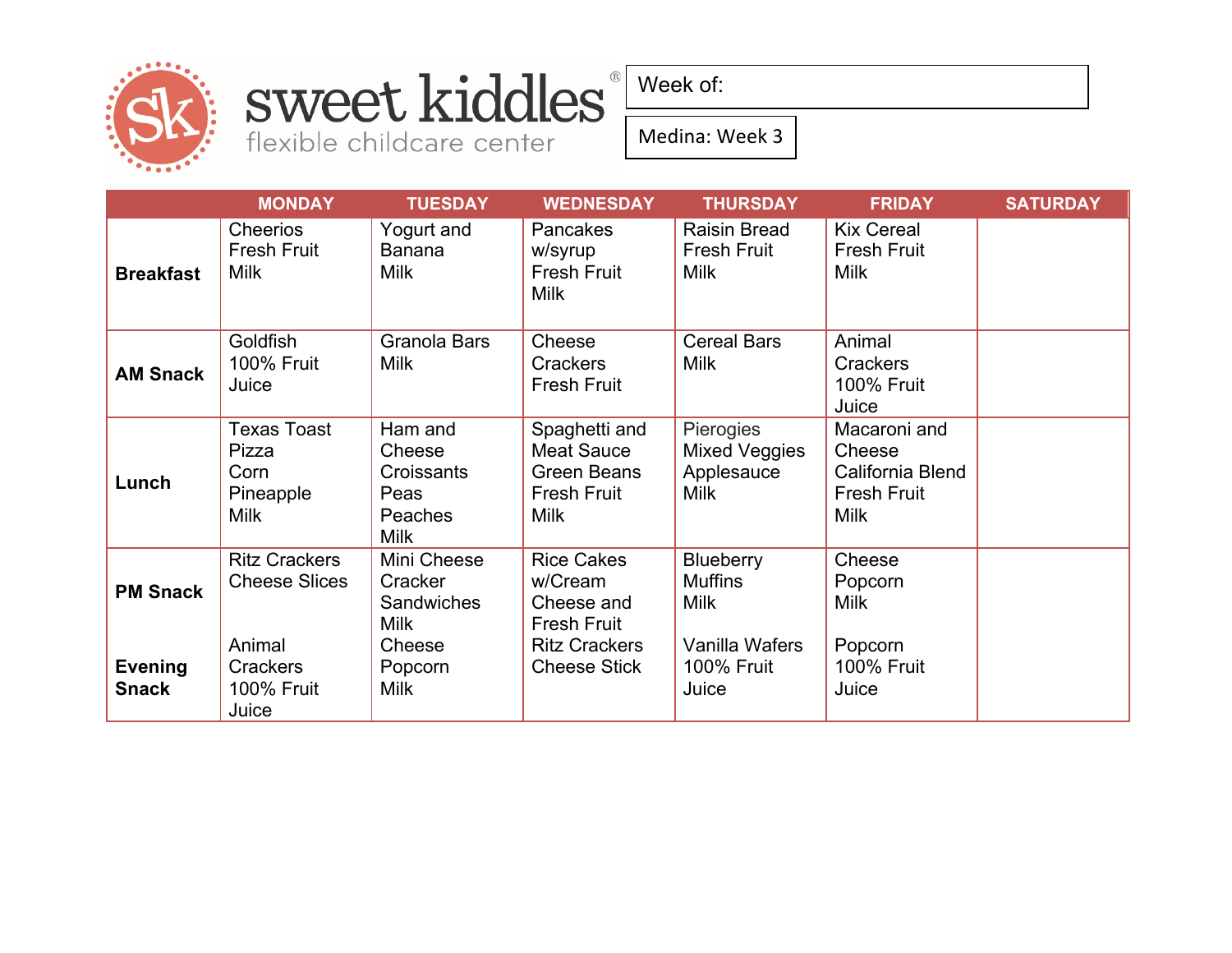

## sweet kiddles®

flexible childcare center

Week of:

Strongsville Week 3

|                  | <b>MONDAY</b>                                                                                                     | <b>TUESDAY</b>                                                           | <b>WEDNESDAY</b>                                                                          | <b>THURSDAY</b>                                                   | <b>FRIDAY</b>                                                                                                          |
|------------------|-------------------------------------------------------------------------------------------------------------------|--------------------------------------------------------------------------|-------------------------------------------------------------------------------------------|-------------------------------------------------------------------|------------------------------------------------------------------------------------------------------------------------|
| <b>Breakfast</b> | Cereal<br>Fruit cup<br><b>Milk</b>                                                                                | <b>Muffins</b><br>Fruit cup<br><b>Milk</b>                               | <b>Bagel</b><br><b>Cream Cheese</b><br>Fruit cup<br><b>Milk</b>                           | Cereal<br>Fruit cup<br><b>Milk</b>                                | Cereal bar<br>Fruit cup<br><b>Milk</b>                                                                                 |
| <b>AM Snack</b>  | Yogurt<br><b>Graham Cracker</b><br>Water                                                                          | Cheese<br>Fruit<br>Water                                                 | Nutri-grain Bar<br><b>Milk</b>                                                            | <b>Cereal Mix</b><br><b>Milk</b>                                  | <b>Bananas</b><br>Vanilla Wafers<br>Water                                                                              |
| Lunch            | <b>French Toast</b><br><b>Sticks</b><br><b>Turkey Sausage</b><br>Berry Cup<br><b>Mixed Veggies</b><br><b>Milk</b> | <b>Soft Tacos</b><br><b>Fiesta Corn</b><br>Fruit cocktail<br><b>Milk</b> | Crispy Chicken<br>Sandwich<br><b>Sweet Potato</b><br><b>Fries</b><br>Pears<br><b>Milk</b> | <b>Meatloaf</b><br>Country<br>Vegetables<br>Grapes<br><b>Milk</b> | <b>Cheese Ravioli</b><br>w/ Marinara<br>Tossed Salad w/<br>Ranch<br><b>Pineapples</b><br><b>Tidbits</b><br><b>Milk</b> |
| <b>PM Snack</b>  | <b>Crackers</b><br><b>Fresh Veggies</b><br>w/ranch<br>Water                                                       | <b>Pretzels</b><br><b>Hummus</b><br>Water                                | Goldfish<br><b>Raisins</b><br>Water                                                       | <b>Veggie Straws</b><br><b>Salsa</b><br>Water                     | Popcorn/Puffs<br>100% Fruit Juice                                                                                      |